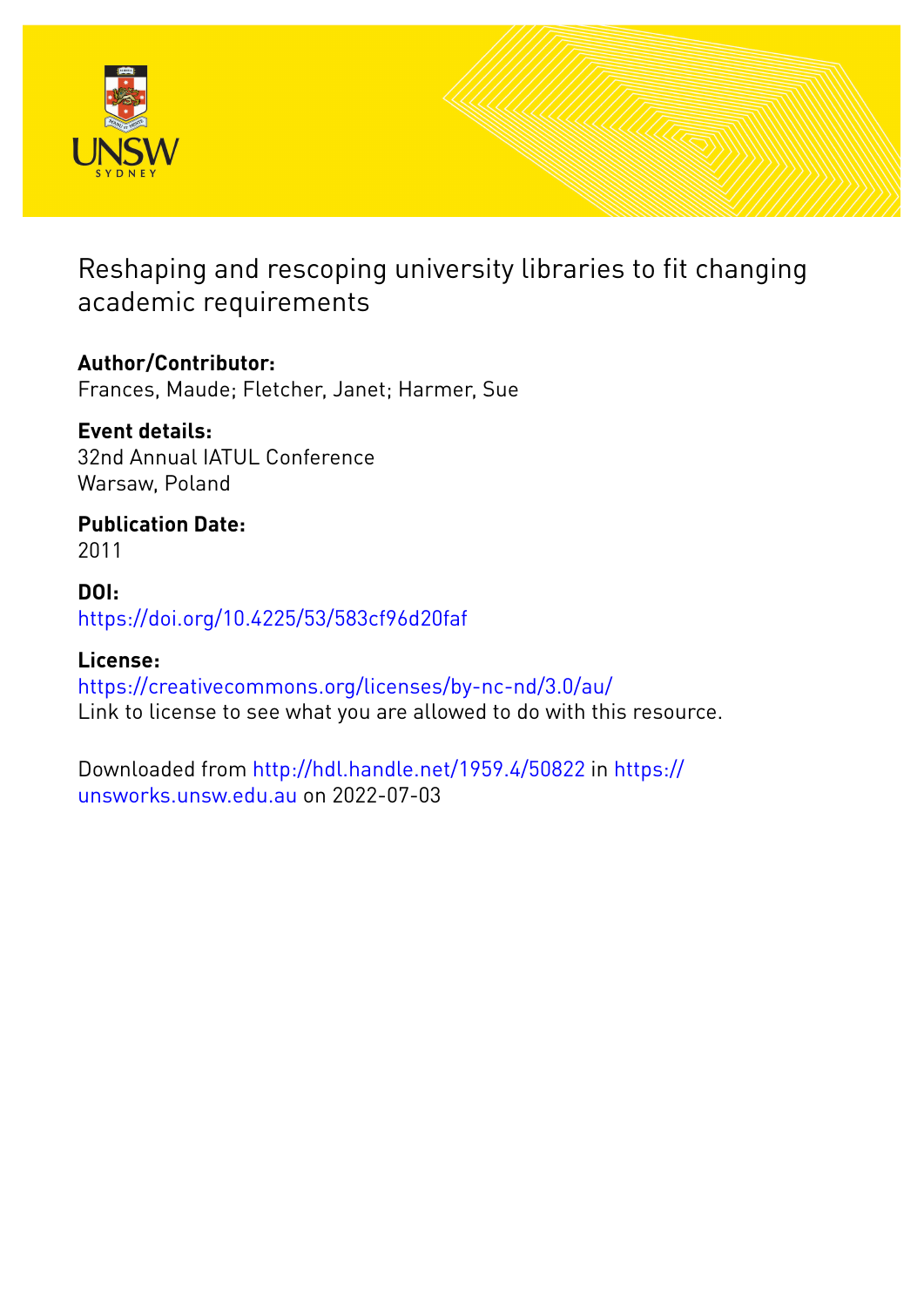Frances, M., Fletcher, J. & Harmer, S. (2011, June). *Reshaping and rescoping university libraries*  to fit changing academic requirements. Paper presented at 32<sup>nd</sup> Annual IATUL Conference, Warsaw.

# **RESHAPING AND RESCOPING UNIVERSITY LIBRARIES TO FIT CHANGING ACADEMIC REQUIREMENTS**

**Maude Frances, Janet Fletcher, Sue Harmer University Library, University of New South Wales, Sydney, Australia [m.frances@unsw.edu.au](mailto:m.frances@unsw.edu.au)**

## Abstract

The paper outlines the strategies and processes that were adopted by the Library at the University of New South Wales, a research intensive university in Australia, to provide eResearch support services for the University"s academic community. The focus of the paper is on how structural, technical, staff and content-related components of the Library were reshaped to integrate eResearch services with the organisation"s existing business. Relationships between Library work units were reconfigured and new collaborations with researchers and external partners were developed. The authors conclude that organisational flexibility is a core requirement for academic libraries to be responsive to changing research practice and developments in scholarly communication.

eResearch infrastructure; library research support services; organisational change; flexible workplaces

### Introduction

Changes in research practice, including methods of scholarly communication, come with new challenges and opportunities for research intensive institutions. As research activity at universities generates increasing volumes of digital content from across the research lifecycle, institutions have become more accountable for the creation and management of their research output, resulting in a need to develop strong and stable research information infrastructures. Such a research environment has given each academic library an excellent opportunity to make a significant impact within its organisation. By exploiting its experience and understanding of managing content, knowledge of information systems, and knowing the value of collaboration, the academic library can contribute substantially to research information infrastructure.

## The academic library

The value of academic libraries in the 21 $^{\text{st}}$  century is measured by how well they serve the learning, teaching and research of their institutions (Wawrzaszek & Wedaman, 2008). Changes in research practice require an academic library to move beyond just delivering central librarybased systems to developing partnerships across the university by embedding library services within faculty-based structures and workflows (Wawrzaszek & Wedaman, 2008; Lewis, 2007). Furthermore, academic libraries should support global networks of scientific communication as researchers increasingly collaborate in international and interdisciplinary networks of scholars, including sharing knowledge and resources with non-academic stakeholders ( Pietruch-Reizes, 2009).

These developments bring a need for a fresh approach to academic library management. A core requirement for library leaders is the ability to "work confidently with uncertainty" in adopting new models of management that are highly responsive to a leader"s parent institution (O"Connor, 2007). Most importantly, to support changes and developments in the tertiary environment, academic library management needs to actively encourage and value continuous learning and to invest heavily in staff development across all areas of the organisation (Lewis, 2007). A well educated, communicative and flexible workforce requires staff to be equipped with the skills to "recognise and respond to the dynamism of the new service models and operate successfully amid the impermanence of the new tools" (Byrne, 2008). This requires innovative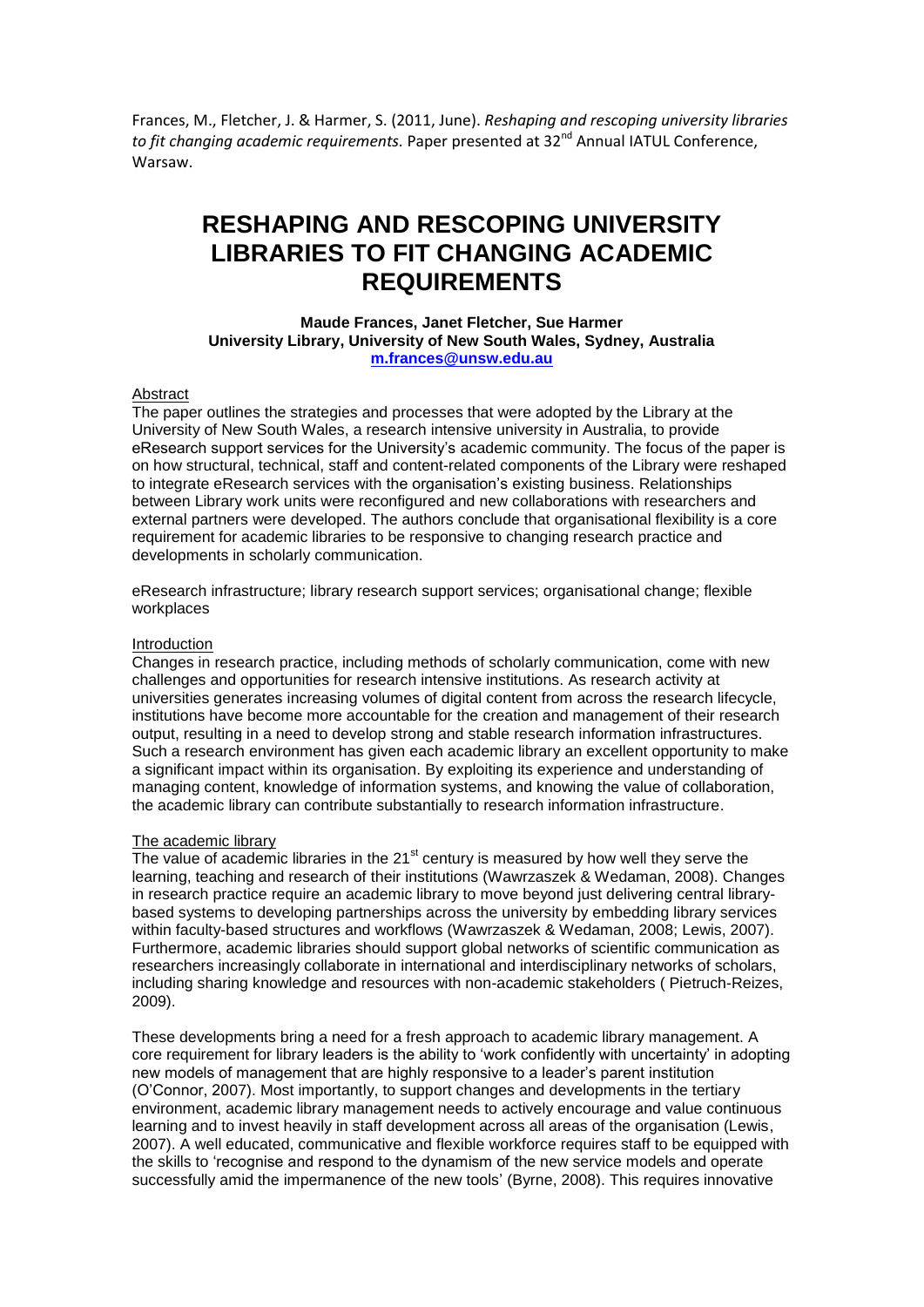and creative thinking, along with the capacity to plan and operate in novel situations (Neal, 2006). An increasing number of "technologists" is also required to develop, customise and maintain sophisticated library technologies and infrastructure (Lewis, 2007).

### University of New South Wales Library

The University of New South Wales (UNSW) is one of Australia"s leading research and teaching institutions. Established in 1949, UNSW now has approximately 40,000 students, including more than 7000 international students from over 130 different countries. The University"s key strategy is to become a leading research intensive university in the Asia-Pacific region, focusing on contemporary and social issues through defined strengths in professional and scientific fields (University of New South Wales, 2010). To support this strategy, a key focus for UNSW Library is to provide research support to its stakeholders. Over recent years, this focus has required the Library to undertake several structural changes.

The first significant change was during 2002-2006 when the Library underwent a major restructure process. The final outcome was moving six special libraries with a high degree of operational autonomy into one unified library (Wells, 2007). The restructure provided a flexible "fit for purpose" organisation in which new internal and external relationships and collaborations could be developed. One of the main structural changes was the re-organisation of the technical services area, with resources previously allocated to print materials redirected to support electronic requirements of a hybrid library. Within the new structure, library staff were encouraged to develop skills and capabilities for managing digital resources and systems, including learning about emerging technologies for institutional repositories and open access scholarly communication (Amos, 2006).

The first major initiative that required an understanding of emerging technologies was the ARROW (Australian Research Repositories Online to the World) demonstrator project (Payne, 2005). UNSW, in partnership with Monash University (lead institution for the project), the National Library of Australia, and Swinburne University of Technology, established ARROW in 2004 to develop and test software solutions, standards and workflows to support institutional repositories. An outcome of the ARROW project was UNSW"s institutional repository, UNSWorks, which was launched in 2007. This was built on a Fedora repository with separate software applications for discovery and deposit of content. The management of content, as well as system development and maintenance, was the responsibility of the Library"s ARROW project team. This team became Library Repository Services (LRS) at the conclusion of the ARROW project.

During the ARROW project, a number of partnership projects were also developed between LRS and research groups in UNSW"s academic community. LRS collaboratively designed and built the Membranes Research Environment (MemRE) and Social Science Research Materials (SSRM) to support research collaboration, including discovery and sharing of research assets (Cox et al., 2009, Frances & Croucher, 2009). Both projects were based on business cases and requirements of members from the UNSW research community. MemRE supported the research of projects in a multinstitutional and multidisciplinary research cluster by storing and providing web-based access to research publications, as well as information about properties, and characterisation and visualisation methods for membrane materials. At the conclusion of the project, MemRE content was made publicly accessible. SSRM was built to support Australian social and policy research in HIV, hepatitis C and related diseases. SSRM content included research material from across the research lifecycle, policy documents and related health education and media resources. It was intended for use by academic researchers as well as non-academic research partners from government and community organisations.

To meet the requirements for dissemination of repository content and for sharing content between repositories, LRS developed tools to support collaborative research. "Citation Builder" originally developed under the ARROW project, draws on DC metadata in repository records to dynamically generate publication lists for display on faculty-based web pages. An enhancement to Citation Builder enables the inclusion of Harvard-style formatted citations in record metadata. A second tool, the "Selective Harvester", supplements local content with content from other repositories. It links UNSW"s repositories to national and international OAI-compliant research infrastructure by harvesting records from selected repositories, filtering harvested records using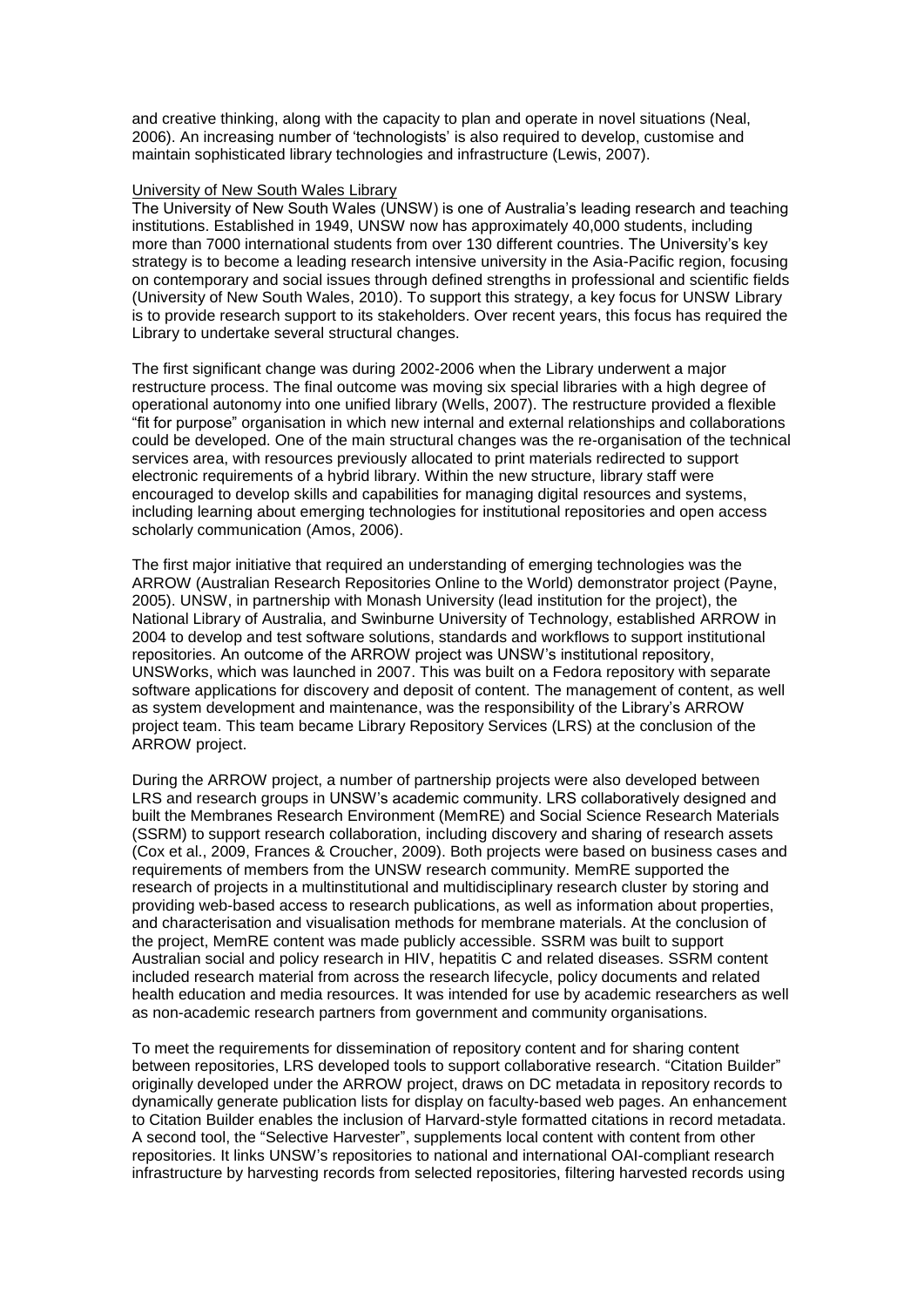keywords provided by researchers, and ingesting filtered records into UNSW-based repositories.

### Projects to services

UNSW Library"s approach in developing information infrastructure to support UNSW research projects was to work in partnership with researchers who had identified needs relating to management of research materials and workflows. Adopting this "bottom-up" strategy served various purposes for the Library. It provided diverse test beds for investigation and experimentation with emerging technologies, protocols and standards, (e.g. OAI-PMH and MODS). Working closely with researchers also gave the Library insight into existing and emerging research practices and requirements for information management in different disciplinary contexts. This allowed the Library to develop systems, tools and services with functions and features defined by actual business cases. Most importantly, it provided a necessary grounding and starting point for the Library to establish a program of user-centred eResearch and data management services for researchers at UNSW. However, with the increasing number of partnership projects and services to manage, the Library needed to merge the work done in LRS into existing Library systems and services. In other words, UNSWorks and the partnership projects needed to shift from projects to services.

The Library was technically well positioned to integrate new and existing services, having already deployed a single front end, Ex Libris"s Primo, branded as "SearchFirst", over the Library"s catalogue and databases. The project included customising Primo to give a consistent look and feel to the catalogue and other library web-based applications. As Primo enables both distinct and blended views of various data sources, Library senior management soon recognised the value in also using Primo as the front-end on UNSWorks and partnership projects.

Existing functionality of UNSWorks and of partnership projects, however, meant that additional modifications to Primo were required. Another layer of complexity emerged when a new partnership project with the Faculty of Medicine was established. This was due to the project having a number of user requirements that differed from those of previous projects. A major modification, for example, was to link Primo to a tool that enables academic and research staff to add and edit content without mediation from library staff. To make these modifications scalable and sustainable, a framework was developed for delivering multiple repositories to academic faculties. The framework enabled research units within academic faculties to retain control of the repositories" content. The Library continues to be responsible for content discovery by developing and supporting the various distinct and blended views of this data.

Re-organisation of the Library enabled more attention to research support services. This shift in focus, from predominantly reader services to services for researchers as creators and authors, raised various content-related issues for the Library. Adding research output from UNSWorks to the Library"s integrated search service, for example, required a rethinking of the scope of the Library"s collection. The Library also needed to consider acceptable standards for data entry and quality control and responsibilities relating to rights management. Content of repository services include author and publisher versions of academic and non-academic publications, research data, material used in the conduct of research (e.g. questionnaires and survey instruments), media clippings and various ephemera. The content is added by researchers, authors and faculty-based administrative staff and can be automatically imported from external national and international OAI-compliant repositories. As full text content is publicly available, provisions under the Australian Copyright Act of 1968 and Copyright Amendment Act of 2006, relating to rights of use for research and educational purposes, were not always applicable. Copyright of content in both UNSWorks and the partnership projects was held by researchers, UNSW or other universities, research partners, and academic, government and community media publishers. As a result, authentication and rights management workflows and metadata have been built into the services to enable library, academic and administrative staff to manage copyright and related matters.

#### The re-arranged library

Academic libraries traditionally tend to be structured with units providing frontline services to clients (reference, liaison, training, collection development) which are supported by "back office"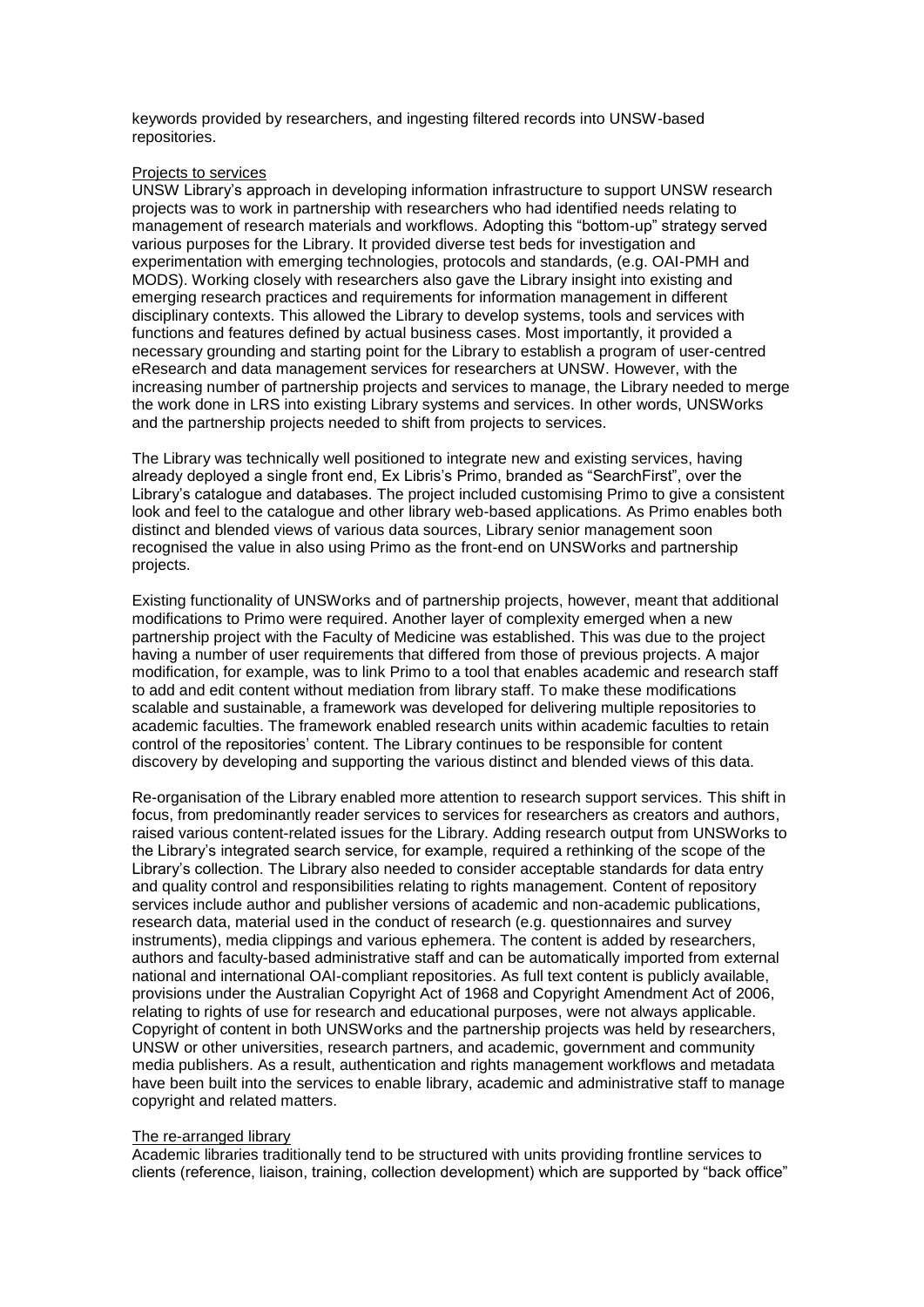units (IT, technical services, human resources, building services). To integrate repository and eResearch services into mainstream library services required UNSW Library to rethink how to do its work. It needed to consider how best to restructure its services to provide not only the technical support but also how to build even stronger relationships with its community. It was also important to realign its resources to put more emphasis on digital services and resources. As a result, the Library"s senior management implemented a rearrangement of the Library"s structure. The rearrangement was designed to move from frontline/back office thinking to a structure where work was integrated and required the collaboration of all units. The Library"s technical services department was disestablished, with the Electronic Resources Unit moving to a newly formed Digital Libraries Services Department (DLSD), Print Resources Unit to the Central Services Department (CLD) and the Document Services and the Collection Development & Policy Unit moving to Information Services Department (ISD) (UNSW Library, 2009).

Once the rearrangement was put in place, various strategies for sharing and developing expertise across Library work units were implemented, including attendance at staff meetings and seminars of other units, joint development of resources and services, and staff transfers between work units.

A critical area of collaboration was between staff from LRS and the Library Applications Support Unit (LASU). A program of peer mentoring and temporary staff transfers was established between repository and system maintenance staff to facilitate the transfer of knowledge and skills between the units. Two staff members, one from each unit, met regularly over a six month period in a structured series of theme-based sessions to investigate Primo and Fedora capabilities and methods for providing functions such as full text indexing, de-duplication of records and creation of permanent identifiers for repository records. In addition to implementation of innovative solutions, an outcome of the meetings was a presentation to all Library staff and to an international software users" meeting (Riccardi, 2011). An LASU staff member was seconded to LRS for twelve months to develop a wider understanding of Library systems and applications in LRS, and to take back to LASU a practical knowledge and skills required to support the Library's repository systems and tools.

Close collaboration has also been necessary with ISD"s Academic Services Unit as it is the outreach librarians who promote library services to the academic community. Regular meetings with repository staff, along with presentations about emerging projects and services, provide upto-date information and a broader understanding of trends and services for researchers. Librarians inform academic and research staff about open access publishing, research metadata, and methods and infrastructure for disseminating and sharing research material. In addition to fielding queries from the research community and identifying potential partnership projects, outreach librarians provide input to LRS services to ensure that emerging library services are user-centred and fit for purpose.

One of the most useful methods for communicating eResearch developments across the Library is the SearchFirst Development Group (SDG). Originally established as part of the Library"s Primo implementation project, SDG continues to meet on a monthly basis to allow librarians to raise issues from the University's community and for library staff to discuss technical and content issues. All members of the SDG keep in mind that eResearch services come from user needs, and decisions are based on the benefits of the user rather than what is possible technically. The SDG is where future developments are discussed, planned and budgeted. These developments are then incorporated into the Library"s overall strategic planning and budgeting process with different library departments taking on responsibility for implementation.

#### Staff development

To better understand about repository and eResearch services, professional development needs were identified for Library staff. Staff from across all areas of the Library regularly attend national and international eResearch, open access, digital library and library systems" conferences and technical workshops. Library staff are encouraged to attend sessions outside their comfort zone and/or outside his or her primary areas of responsibility. This has resulted in some lively debate and some "left field" suggestions on how to do things. Of course there is also a need to build in-house skills for developing and customising library systems. In particular, java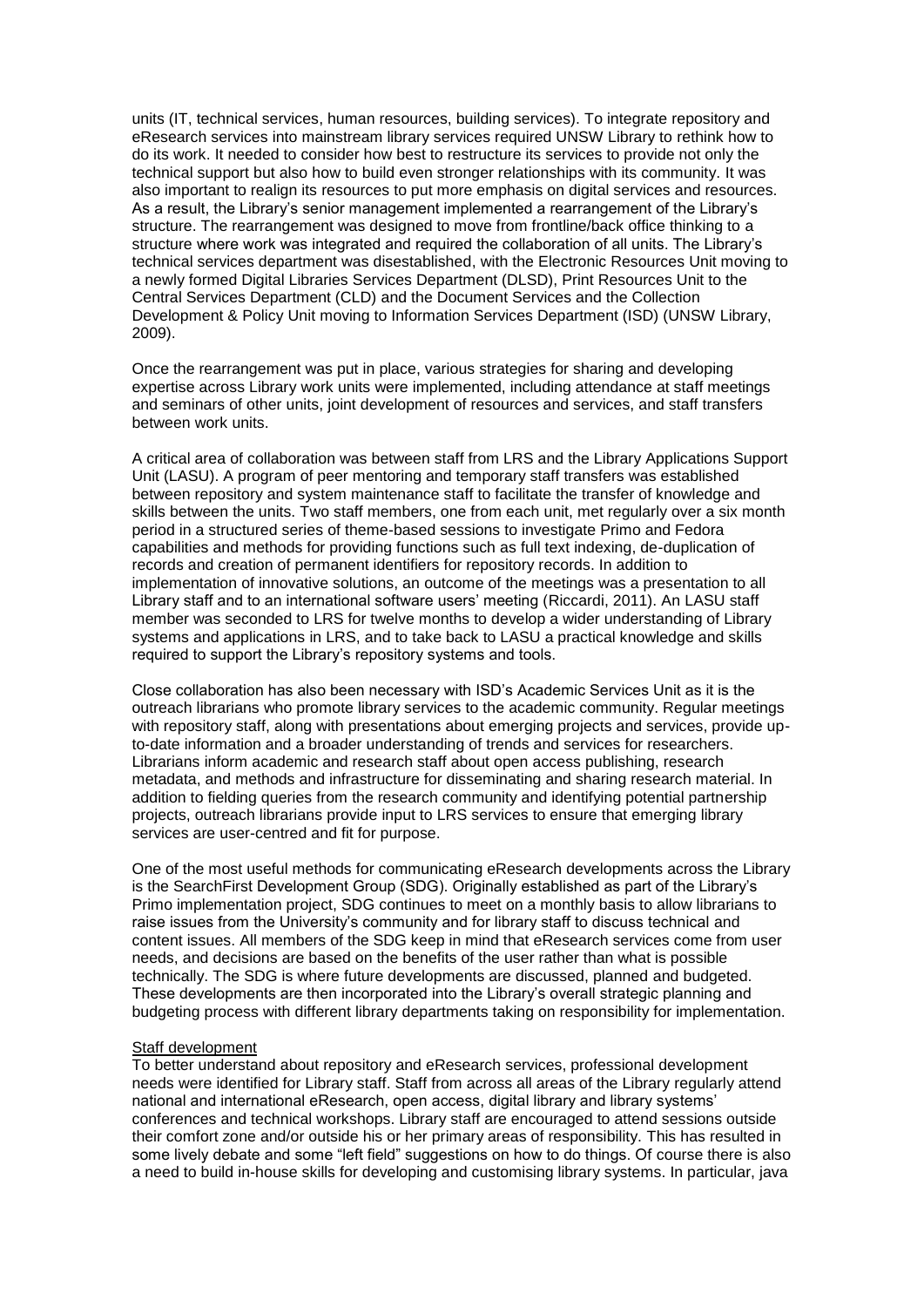web development skills were identified as a core requirement in building and maintaining web services. Integrating workflows across the Library requires new sets of skills for managers and other staff. Project management skills, including communications planning, were developed particularly as professional librarians need to talk to IT and web development staff. Data Librarianship has been identified as one of the library"s strategic initiatives. Under this initiative, positions have been created to "grow" data librarians, with strategies employed to develop data librarianship expertise within the Library"s existing workforce.

#### Building Relationships

As is evident with the repository projects, building strong working relationships between the Library, Ex Libris and the University's community has been vital to the projects' success. At an operational level, the Library works closely with staff from the Deputy Vice Chancellor (Research) Research Strategy Office, UNSW"s Graduate Research School and a number of high profile UNSW Research Centres to integrate eResearch processes and services into established programs and workflows. As academic and research staff are busy people, a major role for outreach librarians and data librarians is to keep eResearch in the headlines. This is achieved not only through formally funded projects, but by describing the work and issues in reports to faculties and schools, in discussions with individuals, in presentations to various university cohorts, and so on.

Primo has proven to be a versatile product in developing repository services and hence our relationship with Ex Libris is extremely important. Library staff regularly teleconference with Ex Libris colleagues in Israel and have built a strong collegial network with other Primo customers around the world. These relationships enable UNSW Library to influence and actively contribute to developments with Ex Libris's products.

At a more institutional and strategic level, in 2009, the University Librarian recommended the establishment of UNSW"s eResearch Coordination Group. This Group is a forum to ensure that the University has an integrated approach within eResearch. UNSW is also a member of Intersect Australia Ltd, New South Wales"s major eResearch organisation. Intersect was founded to provide high quality eResearch services and solutions to its members (Intersect Australia Limited, 2010).

## **Conclusion**

As research output increases in volume and complexity, faculties and research centres of research intensive institutions will require substantial support to manage the content. Academic libraries are well positioned to provide this support due to a long history of managing information and systems. However, to be able to anticipate and respond to these changes, academic libraries need to build more flexible organisations where resources can swiftly move between projects, where services can easily adapt to evolving and new developments within institutions and beyond, and where internal and external collaborations are fundamental to library services.

## **References**

Amos, H. B. (2006, December). *Digital libraries and institutional repositories: Drivers for organisational change.* Paper presented at International Conference on Digital Libraries, New Delhi. Available from<http://handle.unsw.edu.au/1959.4/18582>

Byrne, A. (2008). Web 2.0 strategy in libraries and information services. *Australian Library Journal, 57,* 365–376. Accessed from [http://www.alia.org.au/publishing/alj/57/ALJ\\_Vol\\_57\\_No4\\_2008.pdf](http://www.alia.org.au/publishing/alj/57/ALJ_Vol_57_No4_2008.pdf)

Copyright Act, No. 63 Australia. (1968). See [http://www.comlaw.gov.au/Details/C2010C00476](https://mail.unsw.edu.au/owa/redir.aspx?C=5415546c81ff4ef2934fdce5e643e754&URL=http%3a%2f%2fwww.comlaw.gov.au%2fDetails%2fC2010C00476)

Copyright Amendment Act, No. 158 Australia. (2006). See [http://www.comlaw.gov.au/Details/C2006A00158](https://mail.unsw.edu.au/owa/redir.aspx?C=5415546c81ff4ef2934fdce5e643e754&URL=http%3a%2f%2fwww.comlaw.gov.au%2fDetails%2fC2006A00158)